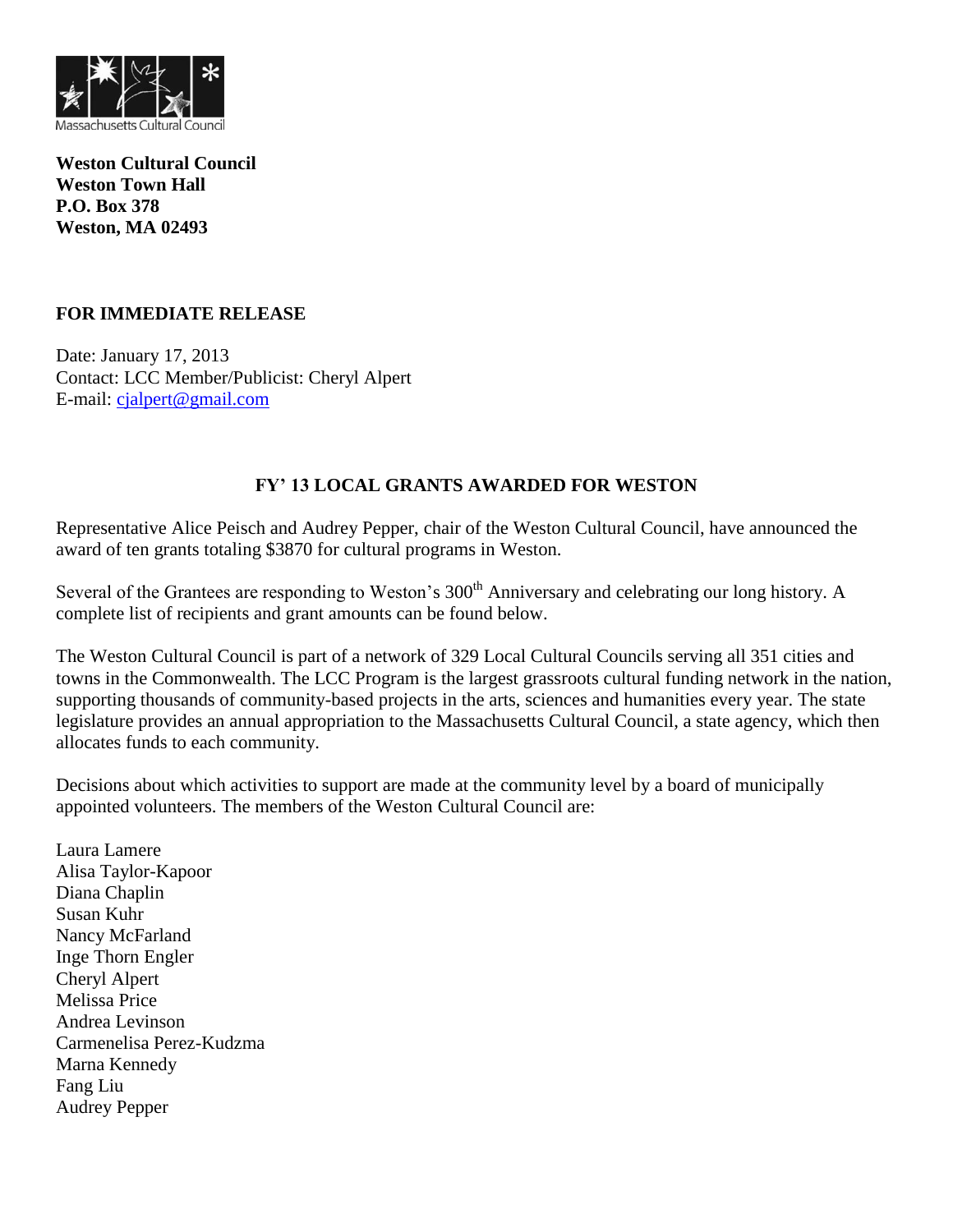"I applaud the Massachusetts Cultural Council for recognizing the important role the arts and sciences play in Weston," said Representative Alice Peisch (D-Wellesley). "Thanks to this generous investment, Weston residents will have greater access to a wide range of cultural opportunities in the upcoming year."

Statewide, more than \$2.34 million will be distributed by local cultural councils in 2013. Grants will support an enormous range of grass-roots activities: concerts, exhibitions, radio and video productions, field trips for schoolchildren, after-school youth programs, writing workshops, historical preservation efforts, lectures, First Night celebrations, nature and science education programs for families and town festivals. Nearly half of LCC funds support educational activities for young people.

The Weston Cultural Council will seek applications again in the fall. Information and grant application forms are available online at (www.massculturalcouncil.org). Applications are required to be postmarked by October  $15<sup>th</sup>$ .

By calendar date, the FY '13 Weston Cultural Council Grantees include:

# **Weston Historical Society**

"Weston Historical Society Tercentennial Exhibition"  $1/5/13 - 1/29/13$  at the Weston Public Library The exhibit will travel to other local venues thru 6/13. They include: Weston High School Weston Middle School Weston Town Hall Weston Community Center awarded \$400.00 council contact: Diana Chaplin

# **Weston Media Center**

"The Weston Historical Society-50<sup>th</sup> Anniversary" 12/12-4/13 awarded \$300.00 council contact: Laura Lamere

# **Weston High School Chorus/Community Chorus**

"Performance of POULENC'S GLORIA" 2/6/13 Regis College awarded \$400.00 council contact: Inge Thorn Engler

#### **Bostonia Players**

"Valentine Potpourri" 2/3/13 Weston Public Library awarded \$400.00 council contact: Susan Kuhr